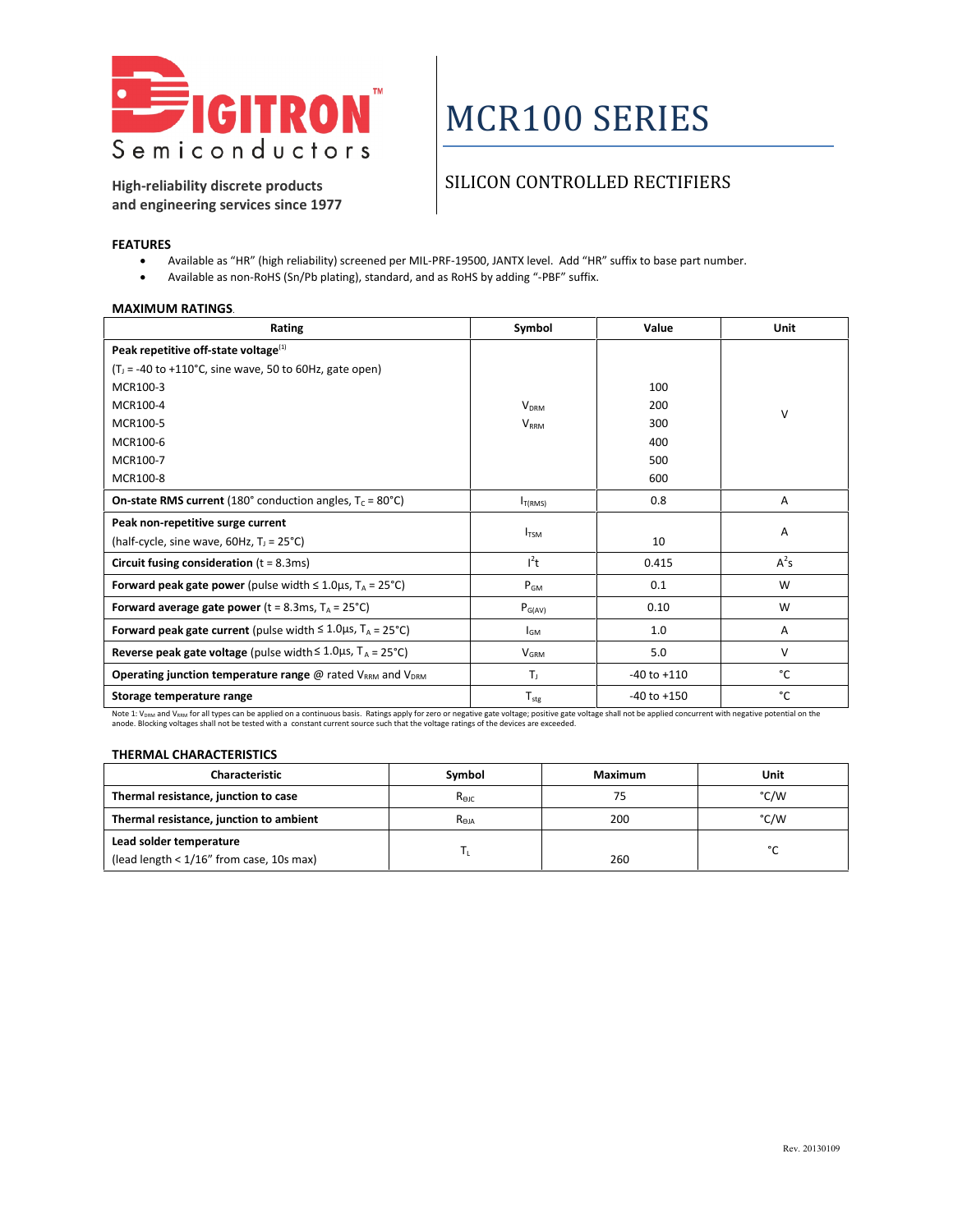

# MCR100 SERIES

SILICON CONTROLLED RECTIFIERS

**High-reliability discrete products and engineering services since 1977**

#### **ELECTRICAL CHARACTERISTICS** (T<sub>J</sub> = 25°C unless otherwise specified)<br>Characteristic **Characteristic Characteristic Symbol Min Typ Max Unit OFF CHARACTERISTICS** Peak forward or reverse blocking current<sup>(2)</sup> ( $V_{AK}$  = Rated V<sub>DRM</sub> or V<sub>RRM</sub>,  $R_{GK}$  = 1k<sup>2</sup>)  $T_c = 25$ °C  $T_c = 110$ °C IDRM,  $I<sub>RRM</sub>$  -- -  $\begin{array}{c|c} \text{-} & \text{10} \\ \text{-} & \text{100} \end{array}$ 100 µA **ON CHARACTERISTICS Peak forward on-state voltage**\* ( $I<sub>TM</sub> = 1.0A peak, @ T<sub>A</sub> = 25°C$ )  $V<sub>TM</sub>$ - | - | 1.7 | V **Gate trigger current** (continuous dc)<sup>(3)</sup> ( $V_{AK}$  = 7V,  $R_L$  = 100Ω, T<sub>c</sub> = 25°C)  $I_{GT}$  - 40 200  $\mu$ A **Holding current** (2) ( $V_{AK}$  = 7V, initiating current = 20mA)  $T_c = 25^{\circ}C$  $T_c = -40$ °C  $I_H$ -  $\begin{array}{c|c} \text{-} & \text{-} & \text{-} \\ \text{-} & \text{-} & \text{-} \end{array}$  $-$  5.0<br>- 10 10 mA **Latch current**  $(V_{AK} = 7V, I_g = 200 \mu A)$  $T_c = 25^{\circ}C$  $T_c = -40$ °C  $\mathbf{I}_{\mathbf{L}}$  -  $\mathbf{I}_{\mathbf{L}}$  -  $\mathbf{I}_{\mathbf{L}}$  -  $\mathbf{I}_{\mathbf{L}}$  -  $\mathbf{I}_{\mathbf{L}}$  -  $\mathbf{I}_{\mathbf{L}}$  -  $\mathbf{I}_{\mathbf{L}}$  $\begin{array}{|c|c|c|c|c|}\n\hline\n\text{-} & \text{0.6} \\
\hline\n\text{-} & \text{-} \\
\hline\n\end{array}$  $- 10$ <br> $- 15$ 15 mA **Gate trigger voltage (continuous dc)** (3) ( $V_{AK}$  = 7V, R<sub>L</sub> = 100Ω)  $T_c = 25^{\circ}C$  $T_c = -40^{\circ}C$  $V<sub>GT</sub>$ -  $-$  0.62  $\begin{array}{c|c} 62 & 0.8 \\ -2 & 1.2 \end{array}$ 1.2 **DYNAMIC CHARACTERISTICS**

**Critical rate of rise of off-state voltage** (V<sub>D</sub> = rated V<sub>DRM</sub>, exponential waveform, R<sub>GK</sub> = 1000Ω, T<sub>J</sub> = 110°C) dv/dt  $20$   $35$   $\bigvee$   $V/\mu$ s **Critical rate of rise of on-state current**  $(I_{PK} = 20A, PW = 10\mu sec, di_G/dt = I_{gt} = 20mA)$ di/dt - - 50

Note 2:  $R<sub>GK</sub> = 1000Ω$  included in measurement.

Note 3: Does not include  $R_{GK}$  in measurement.

\* Pulse test: pulse width ≤ 1.0ms, duty cycle ≤ 1%.

V

 $A/\mu s$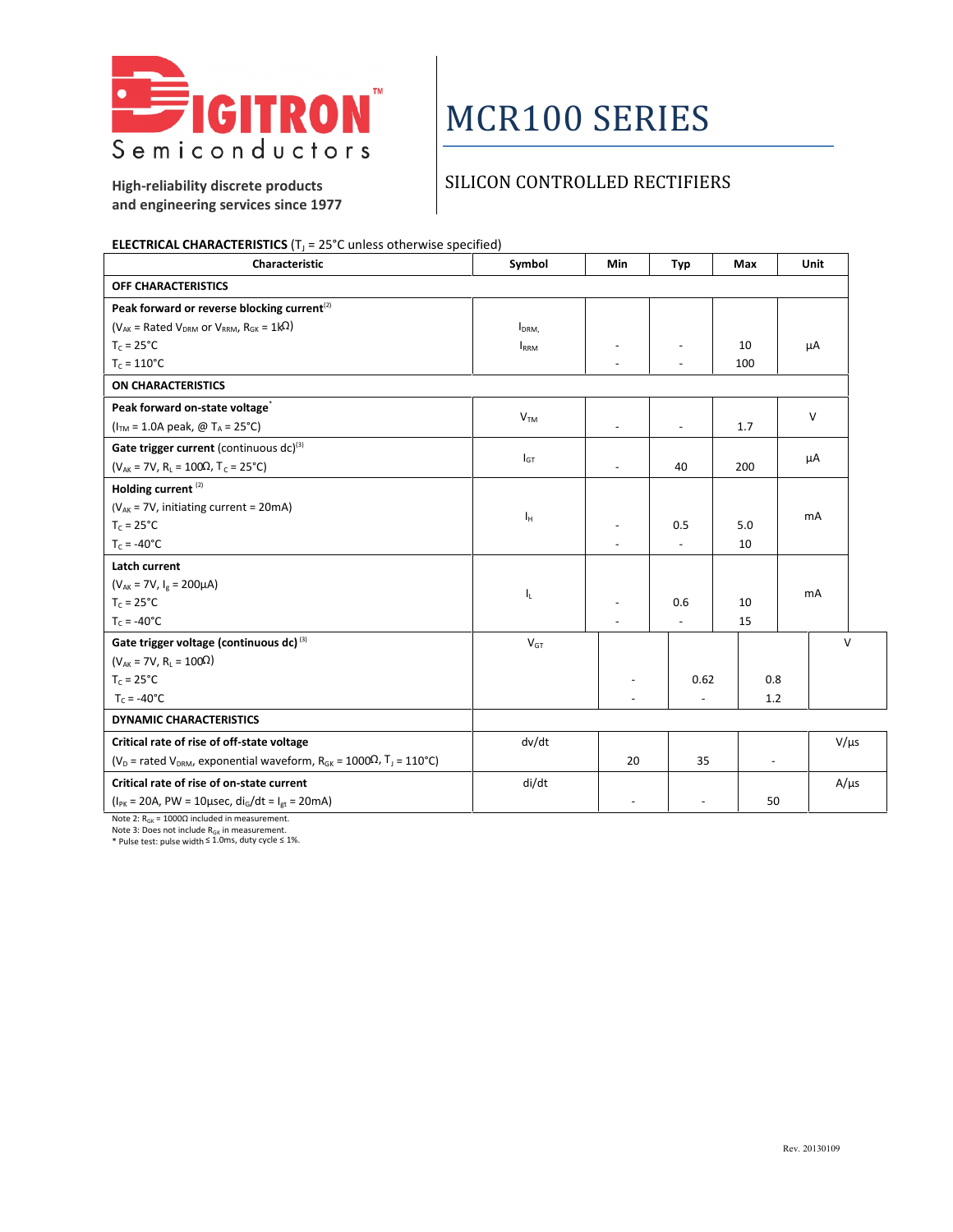

**High-reliability discrete products and engineering services since 1977**

# MCR100 SERIES

## SILICON CONTROLLED RECTIFIERS

### **MECHANICAL CHARACTERISTICS**

| Case:    | TO-92                       |
|----------|-----------------------------|
| Marking: | Body painted, alpha-numeric |
| Pin out: | See below                   |



|   |        |       | $TO-92$            |       |
|---|--------|-------|--------------------|-------|
|   | Inches |       | <b>Millimeters</b> |       |
|   | Min    | Max   | Min                | Max   |
| A | 0175   | 0205  | 4450               | 5200  |
| B | 0170   | 0210  | 4320               | 5330  |
| C | 0125   | 0165  | 3180               | 4190  |
| D | 0.016  | 0.022 | 0410               | 0550  |
| F | 0.016  | 0.019 | 0410               | 0.480 |
| G | 0045   | 0055  | 1.150              | 1390  |
| H | 0095   | 0105  | 2420               | 2660  |
| J | 0015   | 0020  | 0390               | 0.500 |
| K | 0.500  |       | 12.700             |       |
| L | 0.250  |       | 6.350              |       |
| Ν | 0.080  | 0.105 | 2040               | 2660  |
| P |        | 0.100 |                    | 2540  |
| R | 0115   |       | 2930               |       |
| v | 0 135  |       | 3.430              |       |

### Voltage Current Characteristic of SCR

| Symbol           | Parameter                                 |
|------------------|-------------------------------------------|
| V <sub>DRM</sub> | Peak Repetitive Off State Forward Voltage |
| <b>I</b> DRM     | Peak Forward Blocking Current             |
| Vrrm             | Peak Repetitive Off State Reverse Voltage |
| <b>IRRM</b>      | Peak Reverse Blocking Current             |
| ∨тм              | Peak On State Voltage                     |
| Iн               | <b>Holding Current</b>                    |